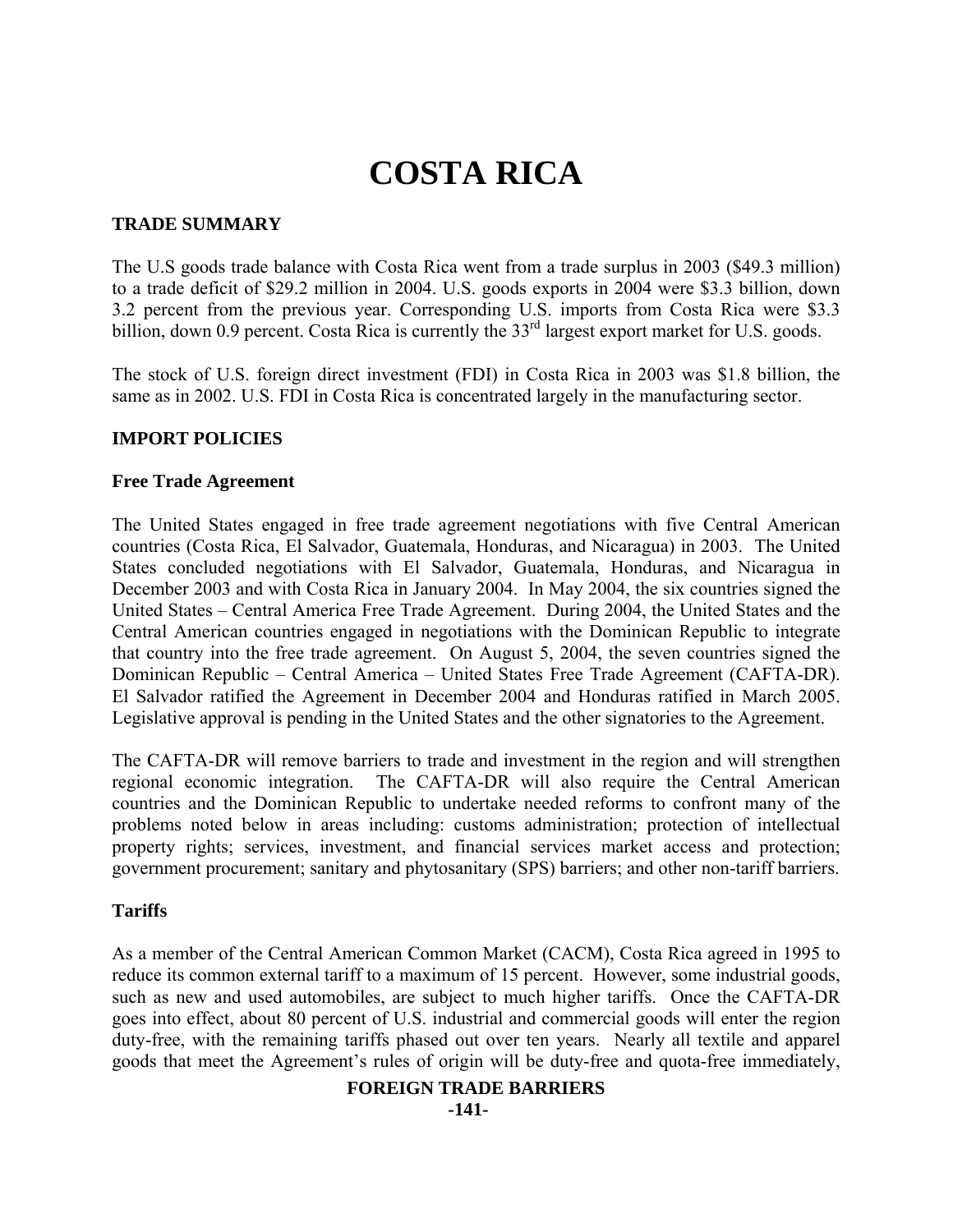promoting new opportunities for U.S. and regional fiber, yarn, fabric and apparel manufacturing. (The Agreement's tariff treatment for textile and apparel goods may be made retroactive to January 1, 2004.)

Most tariffs on agricultural products range from one percent to 15 percent. However, selected agricultural commodities currently are protected by tariffs that significantly exceed the 15 percent CACM common external tariff ceiling. These commodities include dairy products (40 percent to 65 percent) and poultry products (150 percent). Under the CAFTA-DR, Costa Rica will eliminate its tariffs on virtually all agricultural products within fifteen years (17 years for chicken leg quarters and 20 years for rice and dairy products). For the most sensitive products, tariff-rate quotas will permit some immediate zero-duty access for specified quantities during the tariff phase-out period, which will expand over time. Costa Rica will liberalize trade in fresh potatoes and onions through expansion of a tariff-rate quota.

The Agreement also requires transparency and efficiency in administering customs procedures, including the CAFTA-DR rules of origin. Costa Rica committed to ensure procedural certainty and fairness and all parties agreed to share information to combat illegal transshipment of goods.

## **Non-Tariff Measures**

Costa Rica levies a sales tax of 13 percent on most goods and services, whether locally produced or imported. Costa Rica also applies a consumption tax (the level of which varies depending on the good) to many locally-produced goods and to about half of all imported goods. Among the highest taxed items are arms and ammunition (75 percent), costume jewelry (50 percent), fireworks (50 percent), new and used vehicles (variable), and wine and beer (40 percent). A bill currently in the Costa Rican Congress contemplates the enactment of a value-added tax including a rate of up to 79 percent on used autos.

# **STANDARDS, TESTING, LABELING AND CERTIFICATION**

The establishment of an electronic "one-stop" import and export window, and other recent improvements, have significantly reduced the time required for customs processing in Costa Rica. Nonetheless, procedures remain complex and bureaucratic. Sanitary and phytosanitary (SPS) requirements can often be cumbersome and lengthy. In addition, the Ministry of Agriculture and Livestock (MAG) enforces SPS measures that appear to be inconsistent with international standards and not based on science (e.g., zero tolerance for salmonella on raw meat and poultry products). Delayed entry of products into the country has resulted in lost earnings for U.S. exporters. In some cases, shipments have been destroyed.

Currently, all foods, pharmaceuticals, agricultural goods, and chemicals and cosmetics for human and animal consumption, locally produced or imported, must be tested and registered by the Ministry of Health before they can be sold. However, as implemented, this system appears to place greater burdens on imported than domestically produced goods. For example, a system of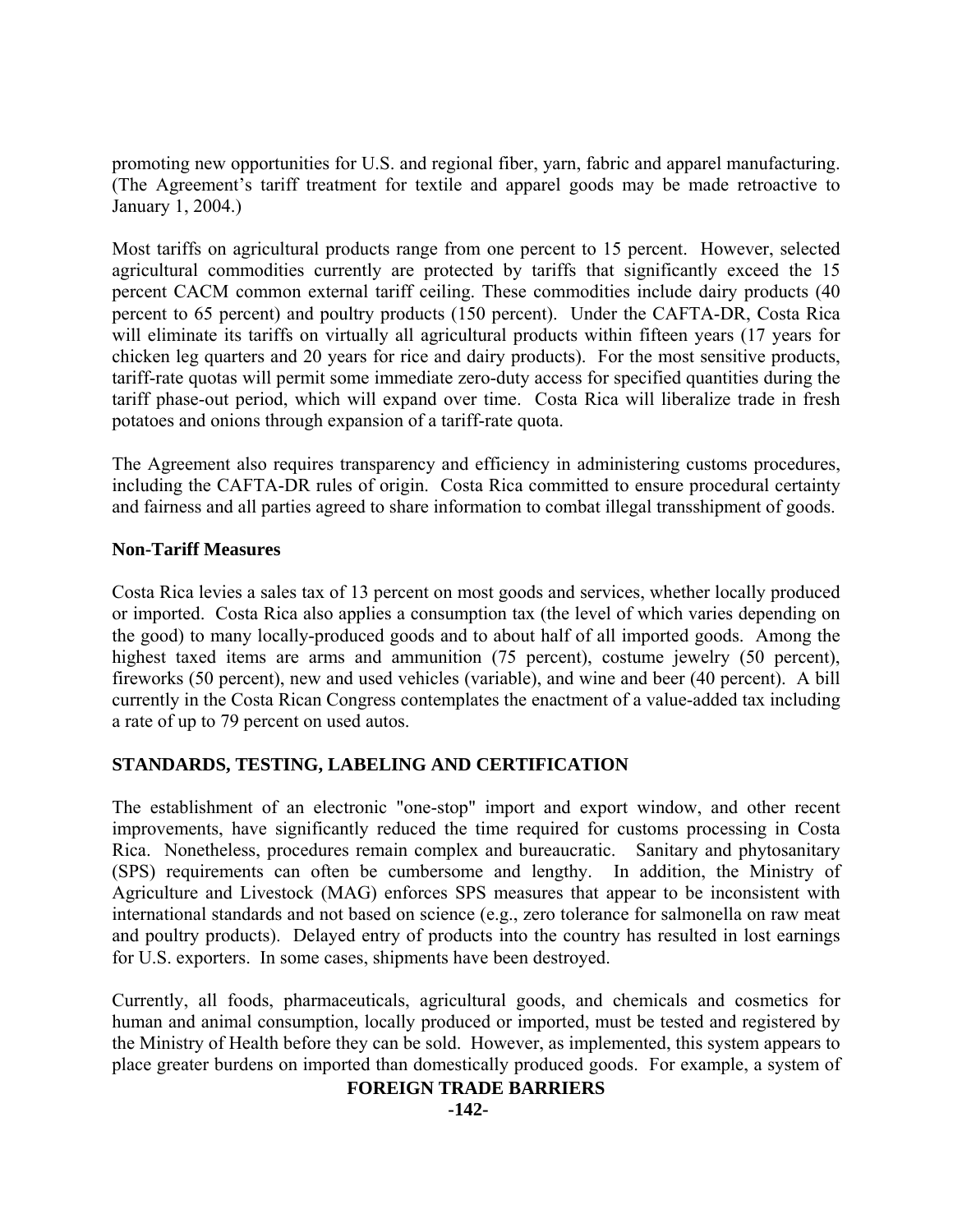standards exists for local products, but lack of adequate laboratory testing equipment and funds prevents effective analysis on local products. In addition, Costa Rica requires that all imported products be certified safe and allowed for sale in the country of origin in order to be registered. Food traders express concern regarding the length of time it takes to register a product under this process, which can be months. Costa Rica requires extensive documentation to be notarized by the Costa Rican consulate in the country of origin for the importation of distilled spirits. These import licensing requirements are burdensome and costly to U.S. exporters. However, the five Central American countries, including Costa Rica, are in the process of developing common standards for several products, including distilled spirits, which should facilitate trade.

Effective December 24, 2003, Costa Rica temporarily banned imports of U.S. beef due to the single case of Bovine Spongiform Encephalopathy (BSE) in the United States. In May 2004, MAG indicated that imports of boneless beef from animals of less than 30 months of age could be imported; however, Costa Rica's inspection and certification requirements have prevented the resumption of imports. The United States is working to eliminate these plant by plant inspection requirements.

In May 2003, Costa Rica issued a decree allowing for the certification of an inspection system to replace a regulation that required poultry export plants to be inspected and approved by the Costa Rican Government. Amendments to Costa Rica's Law on Animal Health, which would provide statutory authority for Costa Rica to undertake an equivalency determination, are stalled in the Costa Rican Congress.

When the United States and Central America launched the free trade agreement negotiations, they initiated an active working group dialogue on SPS barriers to agricultural trade that met in parallel with the negotiations to facilitate market access. The objective was to leverage the impetus of active trade negotiations to seek difficult changes to the Central American countries' SPS regimes. Through the work of this group, Costa Rica has committed to resolve specific measures restricting U.S. exports to Costa Rica. In particular, for meat, dairy and poultry, Costa Rica agreed to undertake an equivalency determination for all plants inspected under the U.S. food safety and inspection system.

# **GOVERNMENT PROCUREMENT**

Costa Rica is not a party to the WTO Agreement on Government Procurement. In recent years, a growing number of U.S. exporters and investors have reported unsatisfactory experiences when responding to Costa Rican government tenders. For example, the Government of Costa Rica (through the Comptroller General) and large state-owned enterprises have occasionally annulled and re-bid tenders after the financial analysis was completed and awards granted. The Government of Costa Rica has also substantially modified tender specifications midway through the procurement process. The bidders in these cases were forced to bear the costs associated with these changes.

#### **FOREIGN TRADE BARRIERS -143-**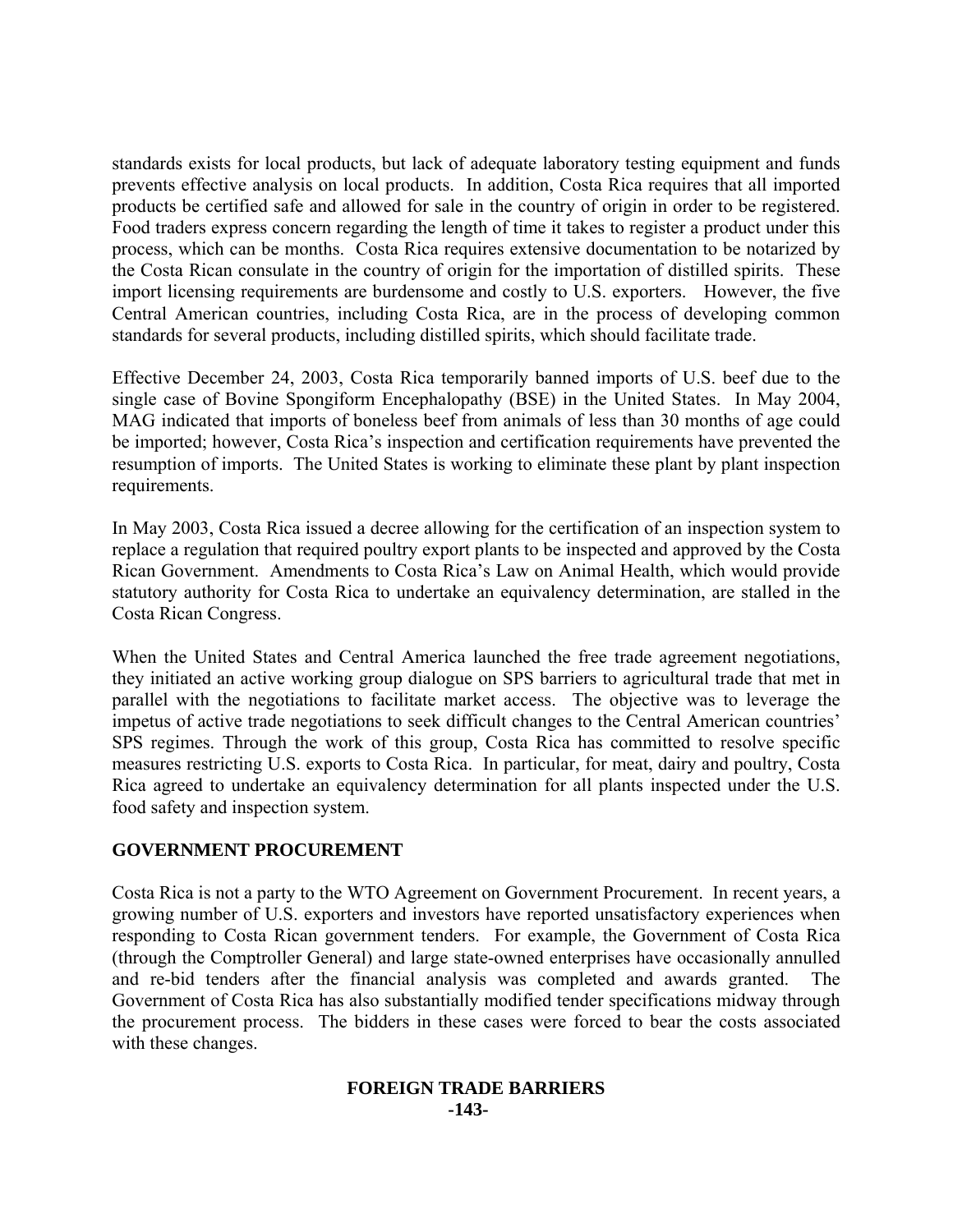The CAFTA-DR requires fair and transparent procurement procedures, including advance notice of purchases and timely and effective bid review procedures. Under the CAFTA-DR, U.S. suppliers will be permitted to bid on procurements covered by the Agreement for most Costa Rican government entities, including key ministries and state-owned enterprises on the same basis as Costa Rican suppliers. The anti-corruption provisions in the Agreement require each government to ensure that bribery in trade-related matters, including in government procurement, is treated as a criminal offense, or is subject to comparable penalties, under its law.

# **EXPORT SUBSIDIES**

Tax holidays are available for investors in free trade zones, unless tax credits are available in an investor's home country for taxes paid in Costa Rica. Under the CAFTA-DR, Costa Rica may not adopt new duty waivers or expand existing duty waivers conditioned on the fulfillment of a performance requirement (e.g., the exportation of a given level or percentage of goods). Costa Rica may maintain existing duty waiver measures through 2009 provided such measures are consistent with its WTO obligations.

# **INTELLECTUAL PROPERTY RIGHTS (IPR) PROTECTION**

The United States continues to have concerns over Costa Rica's inadequate enforcement of its intellectual property laws. Therefore, Costa Rica remained on the 2004 Special 301Watch List. While many elements of Costa Rican intellectual property laws appear to be consistent with TRIPS obligations, the country's criminal codes have certain weaknesses that limit effective deterrence of intellectual property crimes.

The most significant step the Costa Rican government has taken to improve intellectual property protection is to increase raids on companies. However, other initiatives, including the formation of an inter-governmental intellectual property rights commission and the training of judges and prosecutors on intellectual property laws, have not produced significant improvements in the prosecution of IPR crimes.

Costa Rica is currently considering meaningful changes to its existing IPR laws to address limitations and loopholes that currently prevent effective enforcement. For example, there is a draft bill in Congress to modify the Intellectual Property Enforcement Law by deleting the "insignificance principle." According to industry, this threshold currently provides a loophole that prevents prosecution of retail-level piracy. This draft bill also recommends that intellectual property violators serve up to five years in prison. However, several proposals to strengthen IPR laws have languished in the Legislative Assembly during 2004, and IPR reforms are not likely to be enacted before the CAFTA-DR is considered by the Assembly.

CAFTA-DR obligations would strengthen Costa Rica's IPR protection regime to conform with, and in many areas exceed, WTO norms. CAFTA-DR obligations would also provide stronger deterrence against piracy and counterfeiting by criminalizing end user piracy and requiring Costa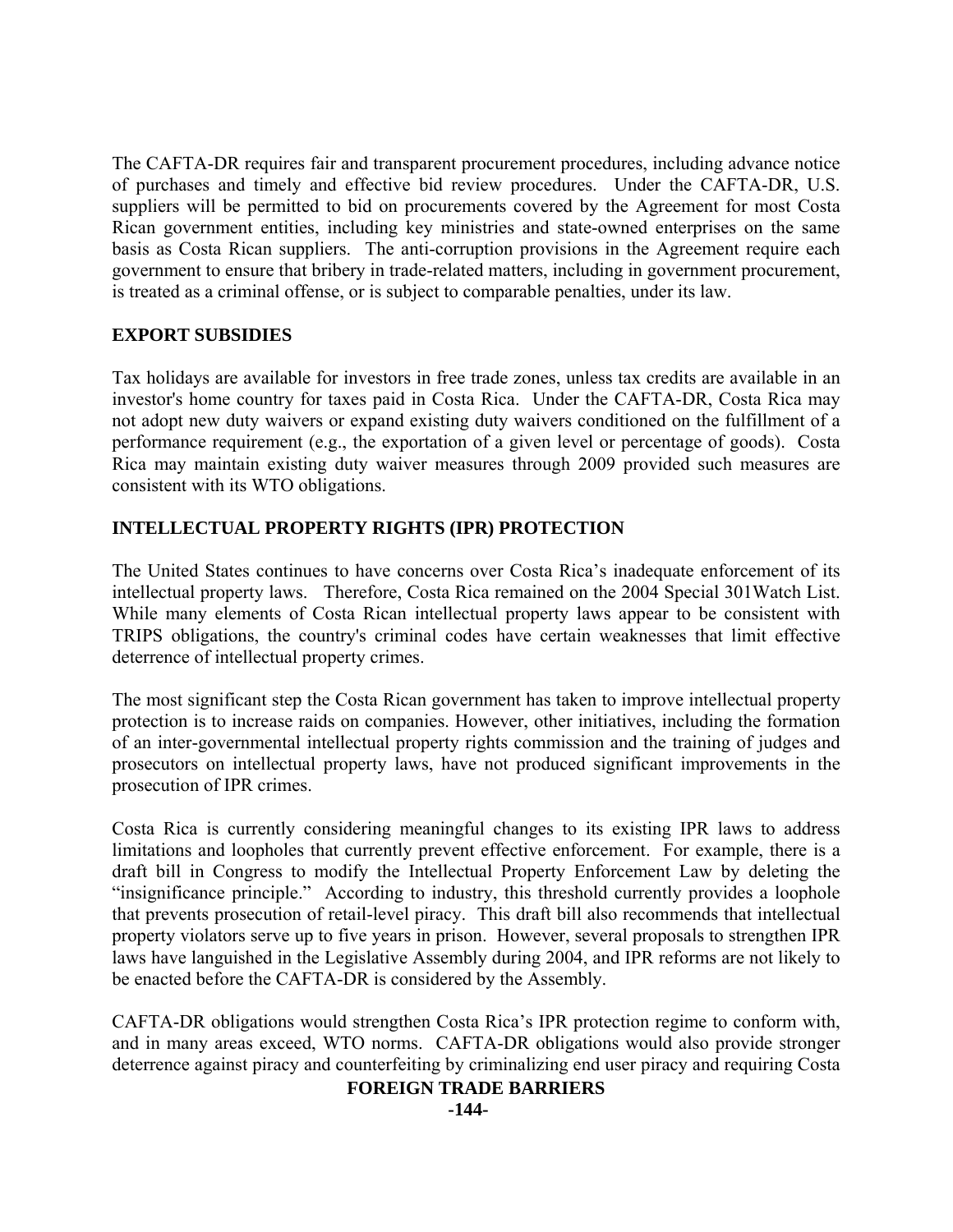Rica to authorize the seizure, forfeiture, and destruction of counterfeit and pirated goods and the equipment used to produce them. The CAFTA-DR text also mandates both statutory and actual damages for copyright and trademark infringement, which would ensure that monetary damages can be awarded even when it is difficult to assign a monetary value to the violation.

# **Copyrights**

Costa Rica's copyright law is generally adequate, but not uniformly enforced. Long delays in copyright enforcement cases continue to be a serious problem. The copyright regime was revised in 1994 to provide specific protection for computer software and in 1999 to protect integrated circuit designs. In addition, the Legislative Assembly ratified the WIPO Copyright Treaty and the WIPO Performances and Phonograms Treaty at the end of 1999.

Though piracy of satellite television transmissions by the domestic cable television industry has been curtailed, U.S. industry continues to express concern that some apartment buildings and hotels, particularly in areas not served by major cable service providers, continue to engage in satellite signal piracy. Unauthorized sound recordings, videos, optical discs, and computer software are also widespread, although some progress has been made in reducing their presence in the market. Efforts in copyright protection are significantly hindered by the lack of adequate funding and personnel committed to IP enforcement. The CAFTA-DR enforcement provisions are designed to help reduce copyright piracy.

## **Patents**

The Legislative Assembly ratified reforms required by the Paris Convention for the Protection of Industrial Property in 1995. The patent law extended the term of protection for a patent from 12 years to 20 years from the date of the filing of the application for all inventions.

However, problems remain, for pharmaceutical and agricultural chemical companies seeking to protect undisclosed data submitted for regulatory approval, from unfair commercial use by unauthorized third parties.

Costa Rica has committed to protect such test data under the CAFTA-DR. This data will be protected against unfair commercial use for a period of 5 years for pharmaceuticals and 10 years for agricultural chemicals. In addition, there is no effective means of providing protection for plant varieties in Costa Rica's current law. The CAFTA-DR obligations require that Costa Rica accede to the UPOV Convention (International Union for the Protection of New Varieties of Plants, 1991) by June 1, 2007.

# **Trademarks**

Counterfeiting of well-known trademarks occurs frequently in Costa Rica. Legal recourse against these practices is available in Costa Rica, but may require protracted and costly litigation.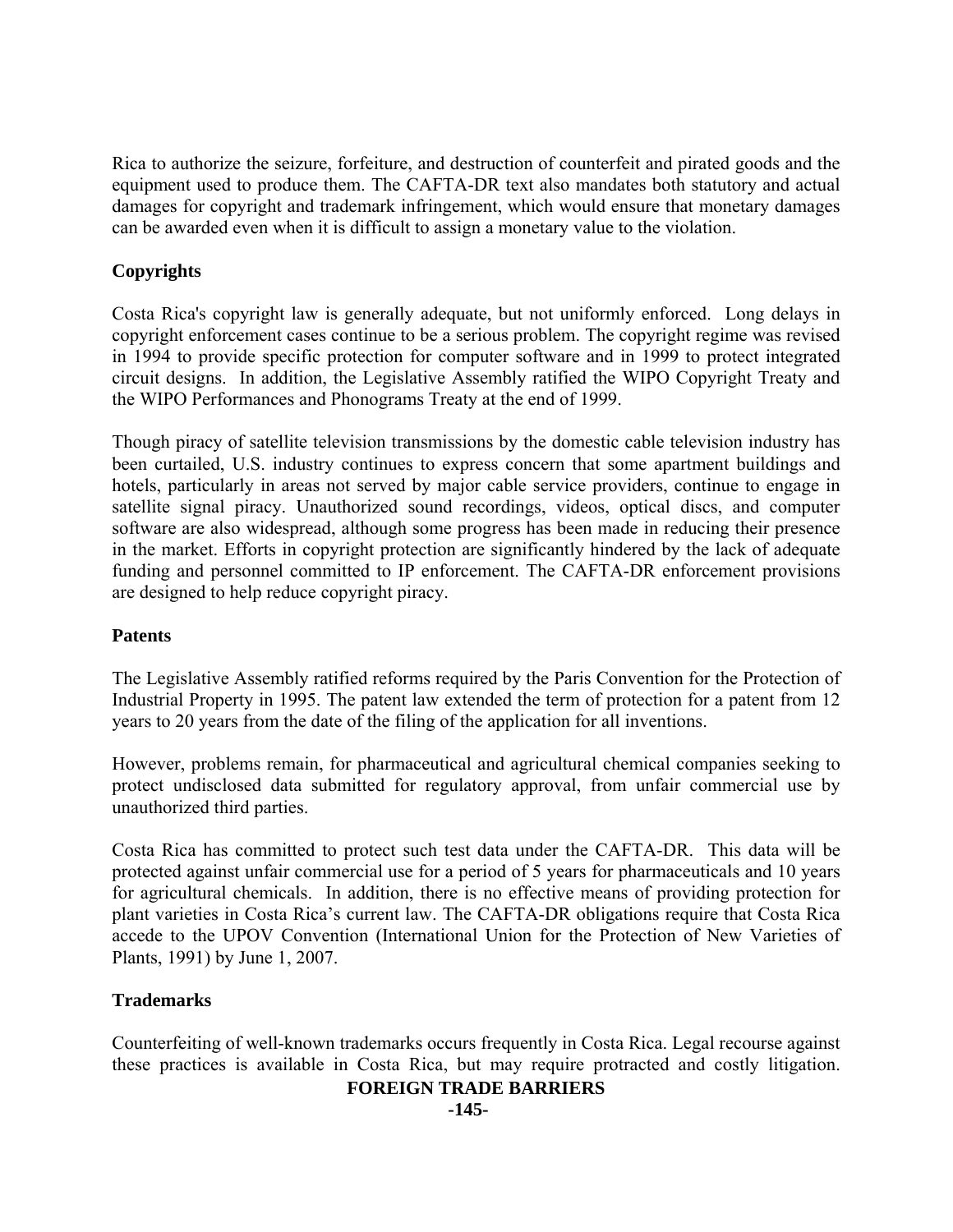Accordingly, Costa Rican authorities have recently intensified efforts to raid businesses and confiscate property, especially clothing, which is infringing registered trademarks.

# **SERVICES BARRIERS**

Costa Rica's insurance, telecommunications, electricity distribution, petroleum distribution, potable water, sewage, and railroad transportation industries are state monopolies. In addition, there are restrictions on the participation of foreign companies in some private sector activities, such as customs handling, medical services, prison operation, and other professions requiring Costa Rican registration and long-term residency of the persons providing the services. Under the CAFTA-DR, Costa Rica will accord substantial market access across their entire services regime, subject to very few exceptions.

For example, liberalization in insurance will be achieved through a phased-in approach with an initial opening at entry into force, an opening of the vast majority of the market by 2008, and a total opening by 2011. In addition, Costa Rica made specific commitments to gradually open its telecommunications market in three key areas – private network services and Internet services starting in 2006, and wireless services starting in 2007 – and committed to establishing a regulatory framework to help foster effective market access. Under the CAFTA-DR, Costa Rica agreed to enact a new legal framework to modernize telecommunications provider ICE.

Also, Costa Rica has ratified its commitments under the 1997 WTO Financial Services Agreement and accepted the Fifth Protocol of the GATS. Under this agreement, Costa Rica committed to allow foreign financial service providers to establish 100 percent-owned bank subsidiaries in Costa Rica to provide lending and deposit-taking services, leasing services, credit card services, and financial information services. Costa Rica made no commitments in the WTO for the provision of securities trading, underwriting services, or any type of insurance services. However, the CAFTA-DR will provide for openings in all these areas (insurance openings to be phased in as noted above).

Since 1995, private commercial banks have been permitted to offer checking accounts and savings deposits of less than 30 days and, since 1996, to access the Central Bank's discount window. However, private commercial banks are required to open branches in rural areas of the country or to deposit with the Central Bank 17 percent of their checking account deposits for state-owned commercial banks that have rural branches in order to qualify for the benefits of the law. The CAFTA-DR will ensure that foreign banks are treated under the same rules as domestic private banks.

Costa Rican regulations restrict the ability of certain professions to practice on a permanent basis in Costa Rica. For example, medical practitioners, lawyers, certified public accountants, engineers, architects, teachers, and other professionals must be members of an officially recognized association (colegio) which sets residency, examination, and apprenticeship requirements. However, under the CAFTA-DR, Costa Rica agreed to allow the provision of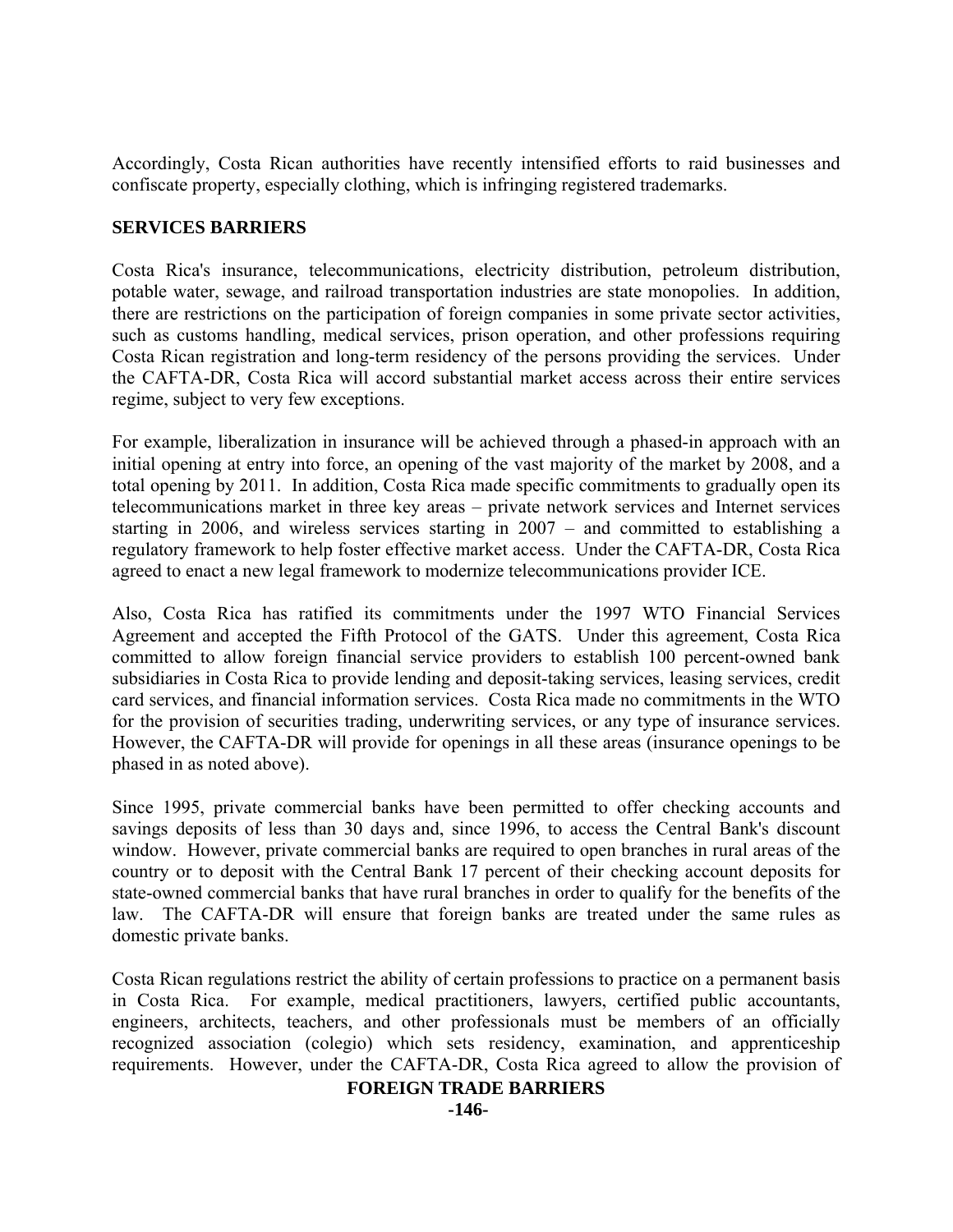certain professional services on a reciprocal basis and also agreed to provide for temporary licensing of professional services.

# **INVESTMENT BARRIERS**

Several U.S. investors have recently noted serious difficulties executing contracts made with the Costa Rican government, bringing into question the sanctity of contracts made with the Costa Rican government. For example, a U.S. company has expressed concern that the Government of Costa Rica failed to honor the company's petroleum exploration concession rights in Costa Rica and has not been willing to negotiate a settlement of the company's claims. Another U.S. company, operating under a Costa Rican joint venture, has suffered financial losses, as it has been denied the ability to fully exercise its concession rights to finance operations and capital improvements at Costa Rica's international airport while it works to negotiate a resolution with the Costa Rican government.

In addition, the slow pace of Costa Rica's legal system (a commercial dispute within the Costa Rican legal system can take an average of 10 years to be resolved) has been cited as an investment barrier by many U.S. investors. Another concern to existing and potential U.S. investors is the frequent use of "recursos de amparo" before the Costa Rican Constitutional Court, which are challenges to review the possible illegality of acts by the authorities or to review the constitutionality of legislation and regulations. Although these measures are generally seen as pro-investor, such challenges have been used at times to slow procedures and hinder the quick resolution of disputes.

Costa Rica's constitution and the expropriation law make clear that expropriations are to occur only after full advance payment is made. The law applies to Costa Ricans and foreigners alike.

While electricity generation and distribution remain a state monopoly, an electricity cogeneration law enacted in 1996 allowed some private-sector participation (limited to 15 percent of the total market) in the production of electricity, but not in its transmission. This law has since been modified to permit the private construction and operation of plants under buildoperate-transfer (BOT) and build-lease-transfer (BLT) mechanisms, but the operator must have at least 35 percent Costa Rican equity. Legislative proposals to open the electricity and telecommunications sectors to private investment and competition were abandoned in 2000 in the wake of large-scale demonstrations against reform and a Constitutional Court ruling against specific legislation under discussion. Existing private power producers have had their long-term, fixed-rate contracts challenged by certain Costa Rican governmental organizations, but these contracts have been honored.

Under the CAFTA-DR, all forms of investment will be protected, including enterprises, debt, concessions, contracts and intellectual property. U.S. investors will enjoy in almost all circumstances the right to establish, acquire and operate investments in Costa Rica on an equal footing with local investors. Among the rights afforded to U.S. investors are due process